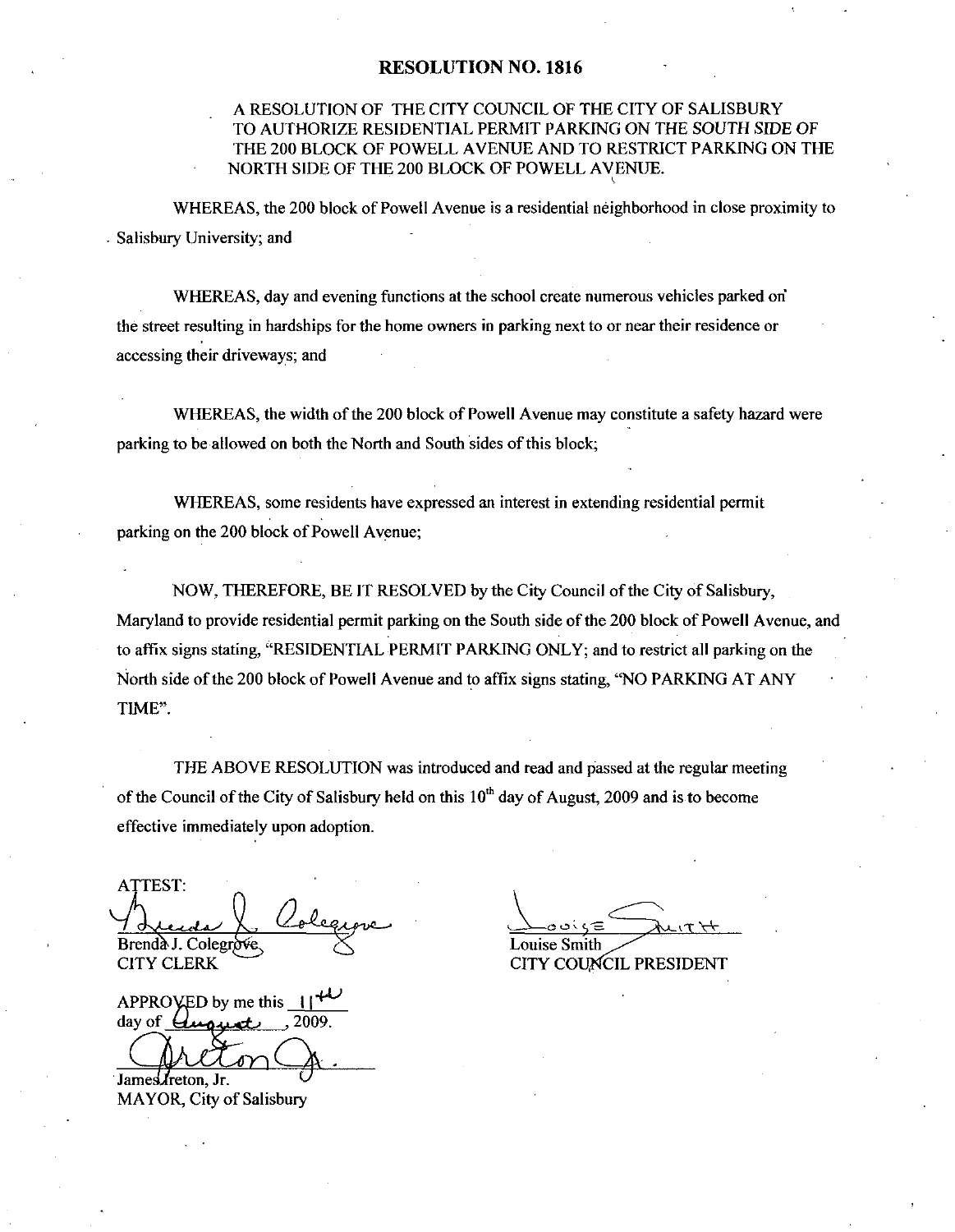## City of Salisbury

dS

AUG 0 3 2009

# Memo

| To:        | John Pick, City Administrator                                    |  |
|------------|------------------------------------------------------------------|--|
|            | From: Karen Reddersen, Assistant Director of Internal Services V |  |
|            | <b>Date:</b> July 31, 2009                                       |  |
| <b>Re:</b> | Request for Residential Parking District                         |  |

Chapter 10.28 of the City of Salisbury Code allows the City Council to designate parking on streets in a particular area to be restricted by permit. The Council may prohibit non-permit parking in such areas and that street would be posted as a permit area. Residents of that street would be required to fill out an application to receive the appropriate permits. Permits are renewed each year, effective July 1<sup>\*</sup>. Permits are street specific, there is no charge for the permits and there is a limit of one permit per licensed driver or per registered vehicle.

Attached please find a resolution requesting the extension of the residential parking district to the 200 block of Powell Avenue. There are nine houses on this block of Powell Avenue and a majority of homeowners have signed the petition requesting the residential parking district (copy of petition attached). They have asked for residential permit parking on the South side of the street, seven days a week, 24 hours a day.

Due to the width of the street, the Salisbury Police Department has recommended granting residential permit parking on one side of the street, with no parking allowed on the other side of the street, to allow for emergency vehicle access. Per review of the petition and discussion with some of the residents, parking is difficult at times on this street due to the number of college students that use the street for parking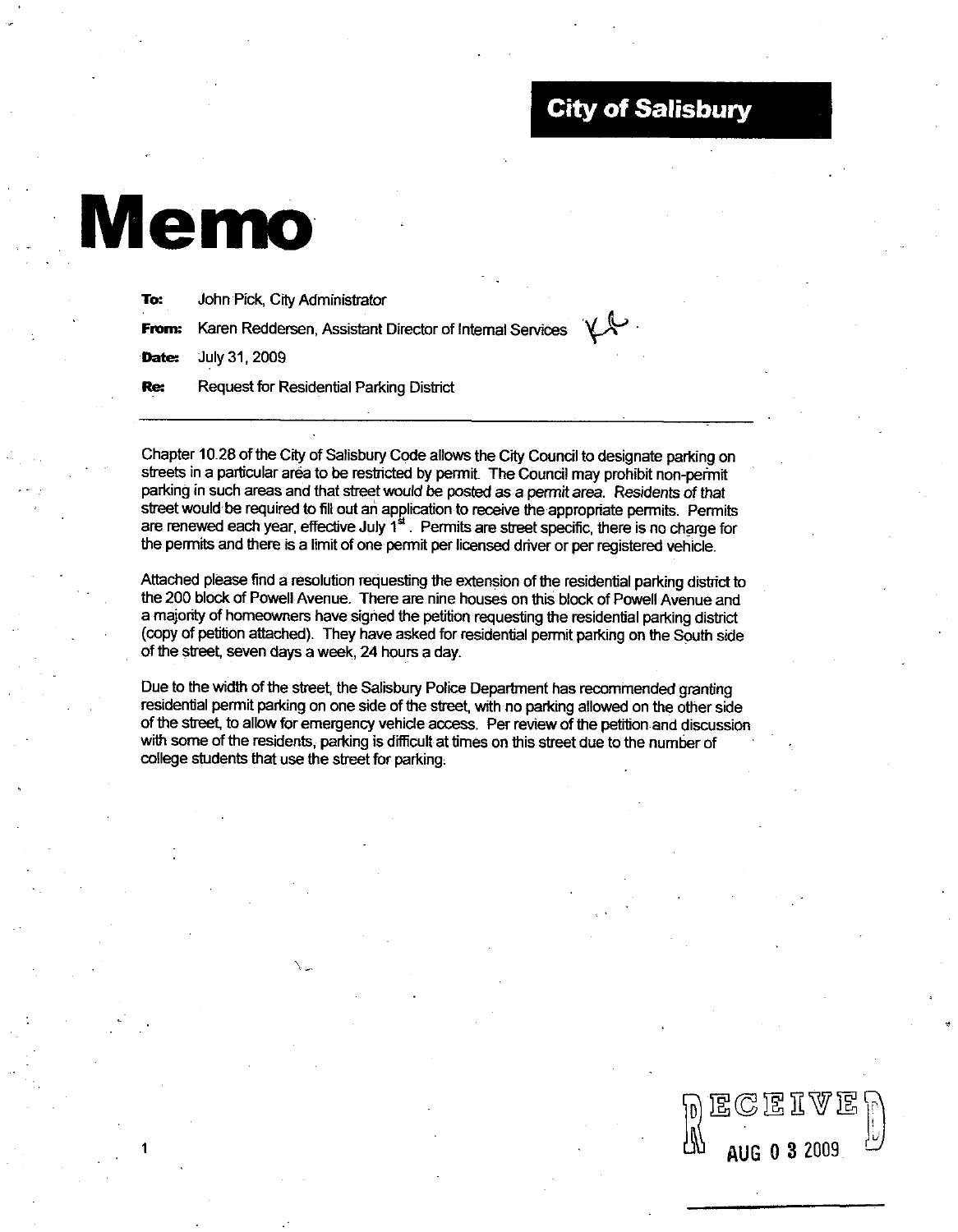#### July 28 2009

Mrs. Karen Reddersen Assistant Director of Internal Services Parking Division <sup>125</sup> North Division St Salisbury MD 21801

Dear Mrs. Reddersen:

The resident neighbors of the <sup>200</sup> block of Powell Ave The resident neighbors of the 200 block of Powell Ave.<br>between Hanover St. and Smith St. have suffered an in-<br>flux of college students parking on both sides of the between Hanover St. and Smith St. have suffered an in-<br>flux of college students parking on both sides of the street during the day and all night. This has been going on for a long time

Cynthia Place rents apartments to students but there is cynthia riace rents apartments to students but there<br>not enough parking to accommodate all of the students Cynthia Place rents apartments to students but there is<br>not enough parking to accommodate all of the students<br>and their friends. So they "spill-over" onto Powell Ave.<br>as do the "spill-overs" from Hanover St. going on for a long time.<br>Cynthia Place rents apartments to studer<br>not enough parking to accommodate all of<br>and their friends. So they "spill-over"<br>as do the "spill-overs" from Hanover St.<br>Other students use our street for not enough parking to accommodate all of the students<br>and their friends. So they "spill-over" onto Powell Ave.<br>as do the "spill-overs" from Hanover St.<br>Other students use our street for the day-only-parking<br>since it is so

The resident neighbors of the 200 block of Powell Ave.<br>between Hanover St. and Smith St. have suffered an in-<br>flux of college students parking on both sides of the<br>street during the day and all night. This has been<br>going o our residents still can't park in front of own homes; we<br>have difficulties getting in and out of our driveways;<br>the city street sweepers can't even come down the street The resident neighbors of the 200 block of Powell Ave.<br>between Hanover St. and Smith St, have suffered an in-<br>filux of college students parking on both sides of the<br>street during the day and all night. This has been<br>going to clean out our gutters of the many sycamore leaves that end up stopping up the gutters, which is a hinderance in the flooding we experience on this street. There are also garbage day issues with both sides of the street being con gested, etc., etc.

Powell Ave, is a narrow street. Parked cars on both sides present a safety issue should there be an emergency.

we would like to request RESIDENTIAL PERMIT PARKING ONLY on the south side of Powell Ave, to be effective 24 hours per day, seven days per week. In looking at the 300 block We would like to request RESIDENTIAL PERMIT PARKING ONLY<br>on the south side of Powell Ave, to be effective 24 hours<br>per day, seven days per week. In looking at the 300 block<br>of Powell Ave., we assume the other side of Powel

Attached is signed Petition for this much needed request. Thank you for your consideration

Very Truly Yours

Salisbury City Residents 200 Block of Powell Avenue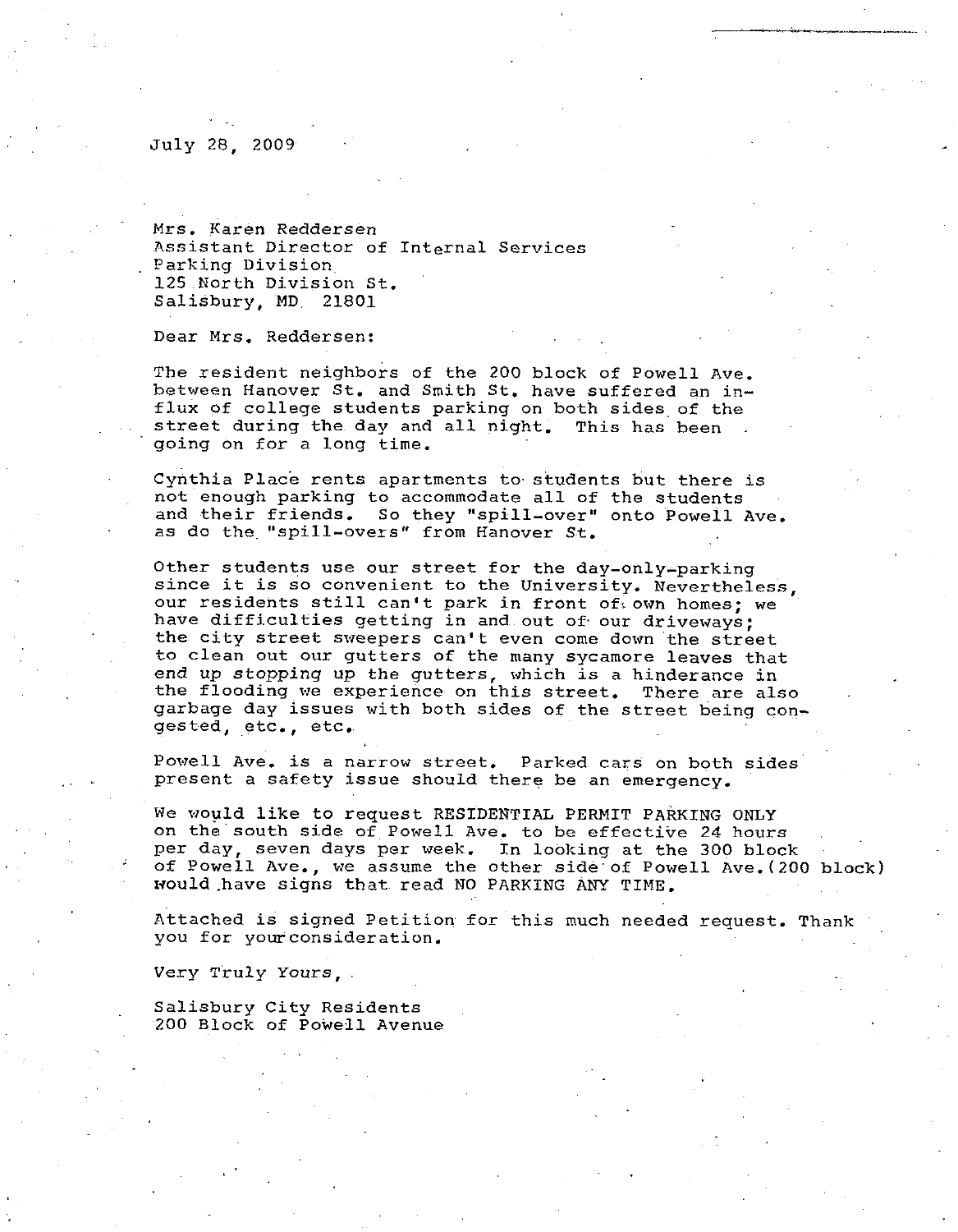A REQUEST FOR RESIDENTIAL PERMIT PARKING RESTRICTION ON THE 200 BLOCK OF POWELL AVENUE BETWEEN HANOVER STREET & SMITH STREET (EFFECTIVE 24 HOURS/DAY, SEVEN DAYS/WEEK) mm (please place signs on the South Side of the street)

OWNER'S "FOR" **NAME** ADDRESS <u>SIGNATURF</u> PHONE DATE 410 5165513 'Ne*O* Greg East 919 Smith St 410 - 516 5515 919 Smith St Terri East ب م 5 659  $7$ llq/pq  $410749 - 4282$ Arthur Arvey 208 Powell Ave  $\overline{(over)}$ Elizabeth Murphy 208 Powell Ave Donna Arvey 19 109 Richard Vance<br>Eddie Vance 202 Powell Ave<br>202 Powell Ave  $7/22/0$ 410-422-2190 <u>ance</u>  $443 - 183 - 1612$ Kelly Ibarra Mena 912 Hanover St n <u>ally Sama-Torena</u> <u>7/19/09</u> une Hallenmegart June Hollingsworth 203 Powell Ave  $4101491835$  $7.19.09$ · Student rental Donald Gillis | . 205 Powell Ave <u> Kro - 249 - 2190 </u>  $7 - 24 - 06$ 7٥.  $30 - 845 - 4563$ sum W 207 Powell Ave Rocco DiSciascio Mariap 207 Powell Ave 1 SALAOCLOV 201-788-7931 71969 Nancy DiSciascio